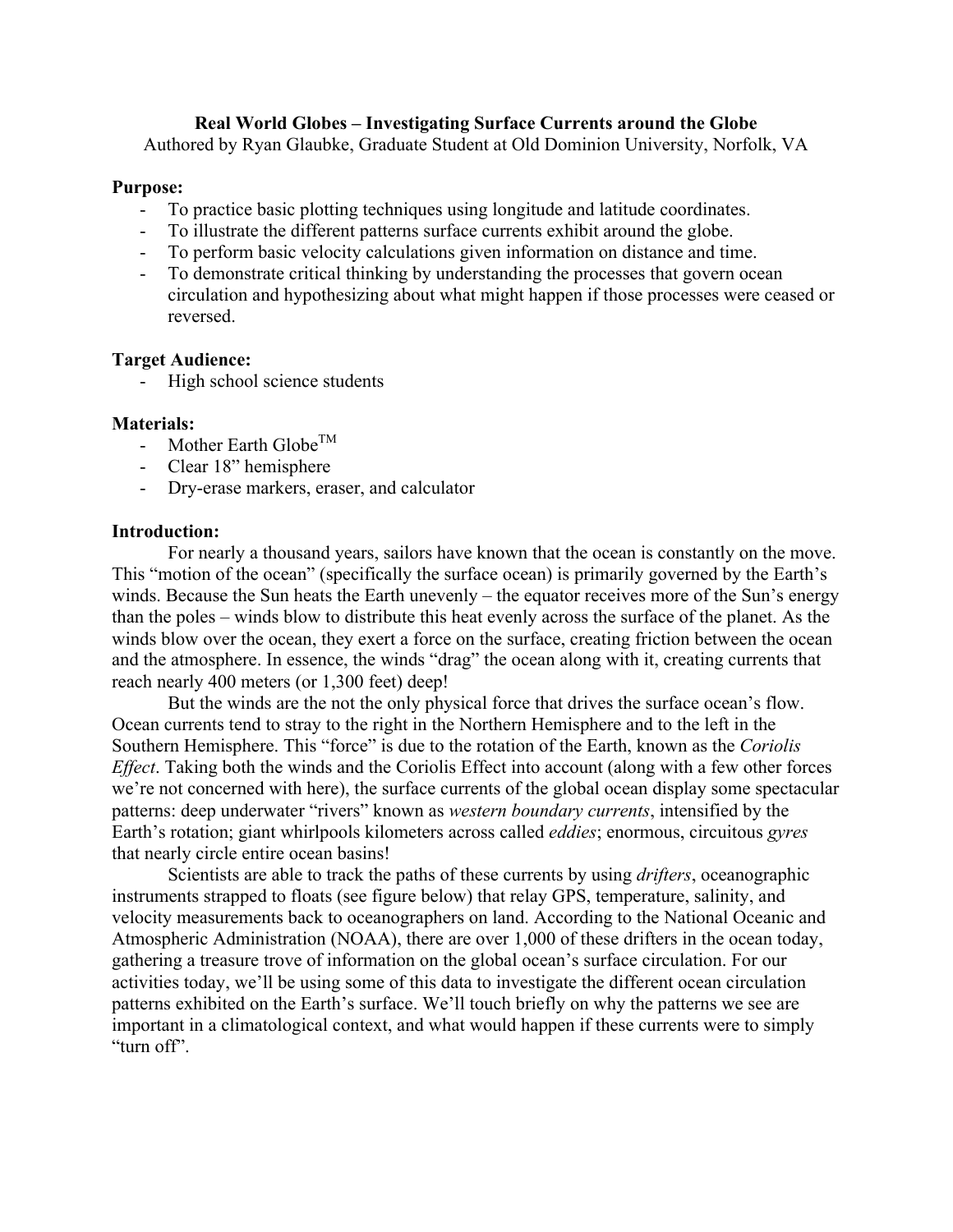#### **Activity 1 – The Atlantic Ocean:**

Months ago, a drifter was released off of the coast of Cape Cod, Massachusetts into the north Atlantic Ocean to catch a ride on the ocean currents. Over the course of the drifter's deployment, we've received a signal that tells us where in the Atlantic the drifter is. We want to plot these coordinates on the surface of a globe to see if we can find any of the patterns explained above.

**1 –** Assemble half of the Mother Earth  $G\text{lobe}^{TM}$  so that the Atlantic Ocean is in the center. (Use the wedges that have the North American, South American and African continents on them.) Cover the globe with the 18" clear hemisphere.



*Figure 1: A picture of a drifter used by oceanographers to track the movement of the ocean.*

**2 –** Before we start plotting GPS coordinates, we need to draw a couple of reference lines. First, using a dry erase marker, color red the latitudinal line (line that runs from horizontally from east to west) that separates the northern hemisphere from the southern hemisphere. Label this "EQUATOR  $(0^{\circ})$ ".

Next, color red the longitudinal line (line that runs vertically from north to south) that runs through the eastern part of Great Britain. Label this "PRIME MERIDIAN (0°)". (Fun fact: the prime meridian was established by a British astronomer named Sir George Airy, who placed it in a position so that it would run straight through his observatory in Greenwich, England!)

**3 –** The GPS locations that have returned from one of our drifters (and the times these signals were received) are listed in Table 1. Plot these coordinates on the surface of the globe and connect them with a nice smooth line. Note that each latitudinal and longitudinal line are 10° apart.

**IMPORTANT:** GPS coordinates are reported as a pair, with both a latitudinal coordinate in degrees north/south (°N / °S) and a longitudinal coordinate in degrees east/west (°E / °W). Our coordinates are reported in °N (positive above the equator, negative below it) and °W (positive to the left of the prime meridian).

### **Question Set #1:**

- 1) The drifter seems to have made a big circle around the north Atlantic Ocean. Knowing what you do about surface current features, what is this feature called?
- 2) Why are the currents moving clockwise? If we had the power to manipulate Nature, what would we have to do to make the currents flow counterclockwise?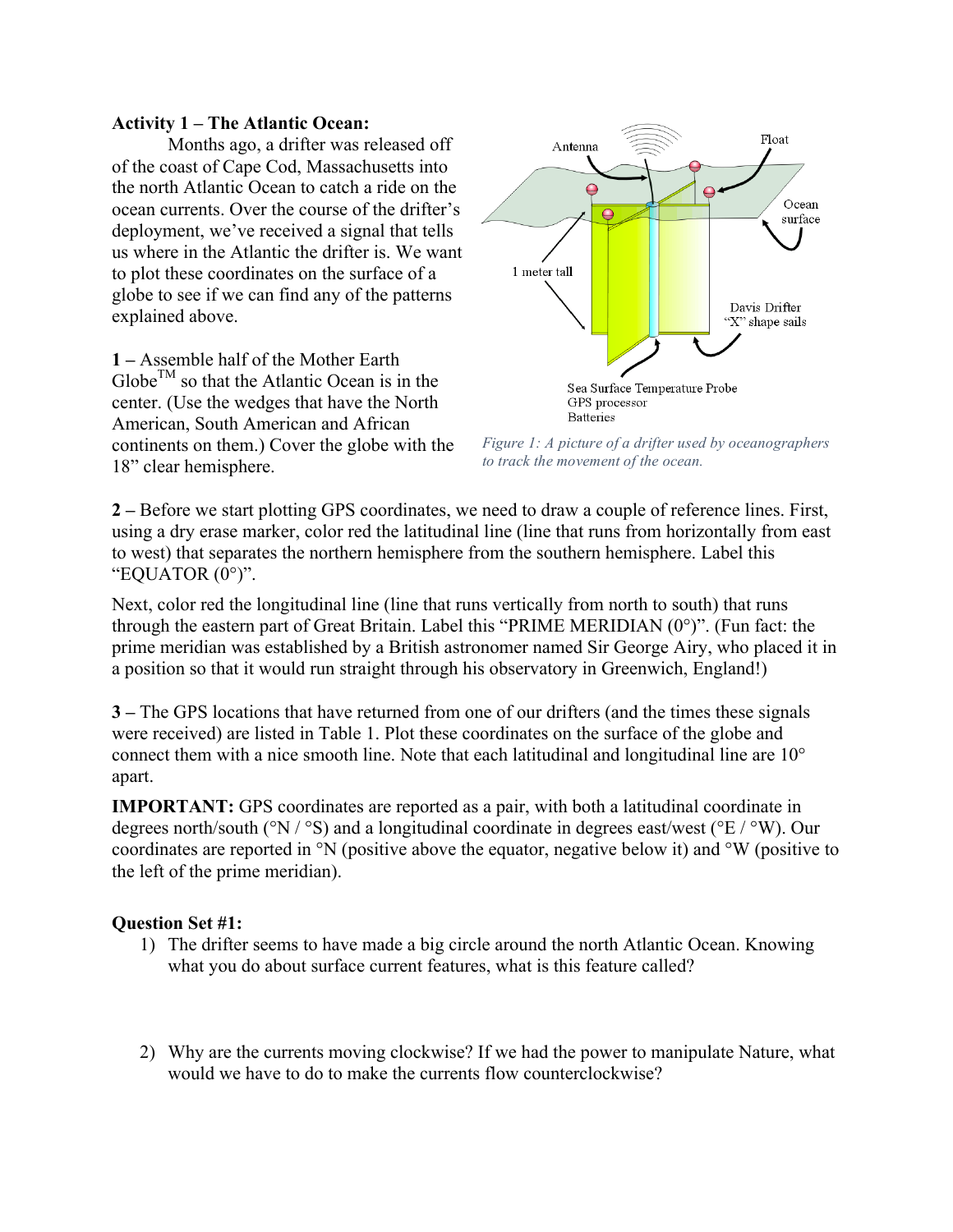The Gulf Stream, the surface current that flows north up the eastern coast of the United States, is considered one of the strongest currents on the planet. Let's calculate the velocity (or speed) of the Gulf Stream using our data.

Velocity is defined mathematically as the *distance traveled* divided by the *time it takes to cover that distance*. This makes sense, because speed is nothing more than how quickly (i.e. in how short a time) you can cover a certain distance. So, in order to calculate velocity, we need both parts of the equation.

- 3) Let's take two points on our globe that fall within the Gulf Stream: the last two points on our list in Table 1. How far apart *in degrees' latitude* are these two points?
- 4) Velocity is typically reported in meters per second (m/s), so we need to convert our distance in degrees to distance in meters. If  $1^{\circ}$  latitude = 111,000 meters, how far apart are the two points in meters? Make sure to show your work!

- 5) Now that we have our distance, we need our time. How many *hours* apart were these measurements received?
- 6) We need to convert time in hours to time in seconds. If one hour is 3,600 seconds long, how many seconds apart were these two measurements received? Show your work!

7) Now, divide the distance *in meters* (from question #4) by the time *in seconds* (from question #6) to calculate the velocity!

And THAT is one of the fastest ocean currents in the world! For comparison, people typically walk at approximately 5 meters per second. So keep in mind that when we talk about a parcel of water circling the globe, we are talking about a *long* time!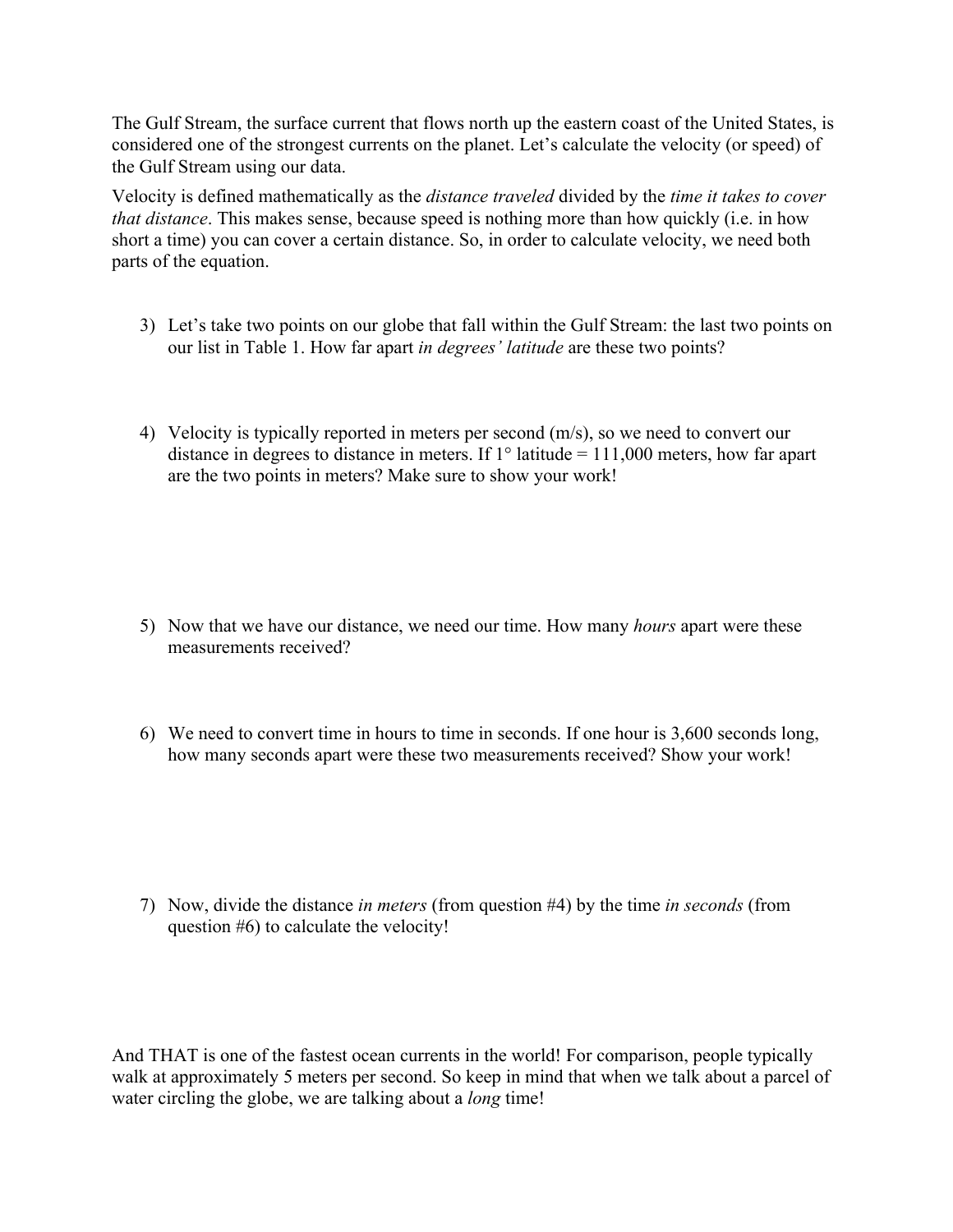8) The Gulf Stream is important because it moves water from the equator – where it absorbs much of the heat coming from the Sun – to the higher latitudes in the north – where that heat is released to the atmosphere. What would happen to the average climate of Great Britain, whose mild winters depend on the heat being transported from the equator, if we were to turn off the Gulf Stream? How could we turn off the Gulf Stream in the first place?

# **Activity 2 – The Pacific Ocean:**

A second data set has just come in from one of our drifters in the south Pacific! Let's plot the coordinates just as we did above and see if we find any similar patterns…

**1** – Assemble half of the Mother Earth Globe<sup>TM</sup> so that the Pacific Ocean is in the center. Cover the globe with the 18" clear hemisphere.

**2 –** We once again need to draw a couple of reference lines before we plot the drifter data. First, using a dry erase marker, color red the latitudinal line that separates the northern hemisphere from the southern hemisphere. Label this "EQUATOR (0°)".

Next, color red the longitudinal line that runs just east of New Zealand (the island to the southeast of Australia). Label this the "ANTI-MERIDIAN (180°)". The anti-meridian is the opposite of the prime meridian, marking the halfway-point around the globe. Again, longitudinal lines increase by  $10^{\circ}$  to the west (left) of the anti-meridian and decrease by  $10^{\circ}$  to the east (right) of the anti-meridian.

**3 –** The coordinates returned from the drifter in the Pacific Ocean are listed in Table 2. Plot these coordinates on the surface of the globe and connect them with a nice smooth line.

### **Question Set #2:**

1) Do you see a similar feature to the one you plotted in the north Atlantic? If so, what is it? What is different about this feature than the one in the north Atlantic? Why?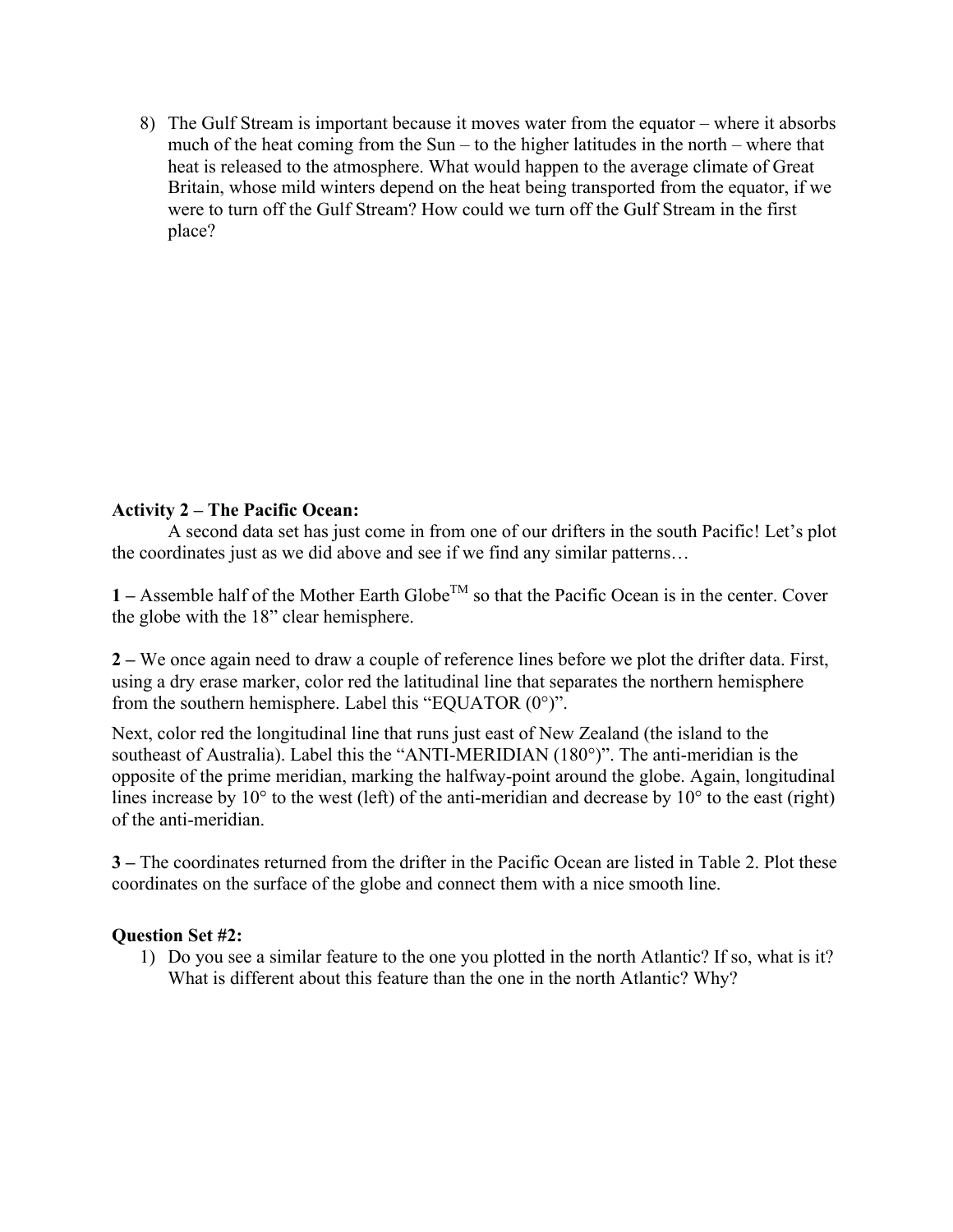Are the intensities of these ocean currents symmetrical on both sides of the gyre? Let's compare the velocity of a *western boundary current* and an *eastern boundary current* on opposite ends of the large south Pacific gyre: the East Australian Current (EAC) and the Peru Current (PC), respectively. For the EAC, we will use the two data points located at 200° longitude. For the PC, we will use the two data points located at 80° longitude.

- 2) What is the distance *in degrees' latitude* between the two points for the EAC and the PC?
- 3) If  $1^\circ$  latitude = 111,000 meters, how far apart are the two points for both currents in meters? Make sure to show your work!
- 4) Now that we have our distances, we need our times. How many *hours* apart were these measurements received for each current?
- 5) If one hour is 3,600 seconds long, how many seconds apart were these two measurements received for each current? Show your work!

6) Now, calculate the velocity for each current? Which is faster: the EAC or the PC?

Western boundary currents – so named because they typically exist on the western edge of ocean basins – tend to be much stronger than their counterparts in the east. This, ultimately, is caused by the rotation of the Earth, by the Coriolis Effect.

7) What would happen to the currents that make up the south Pacific gyre if the Earth were to stop spinning? (Remember: the winds are still blowing!)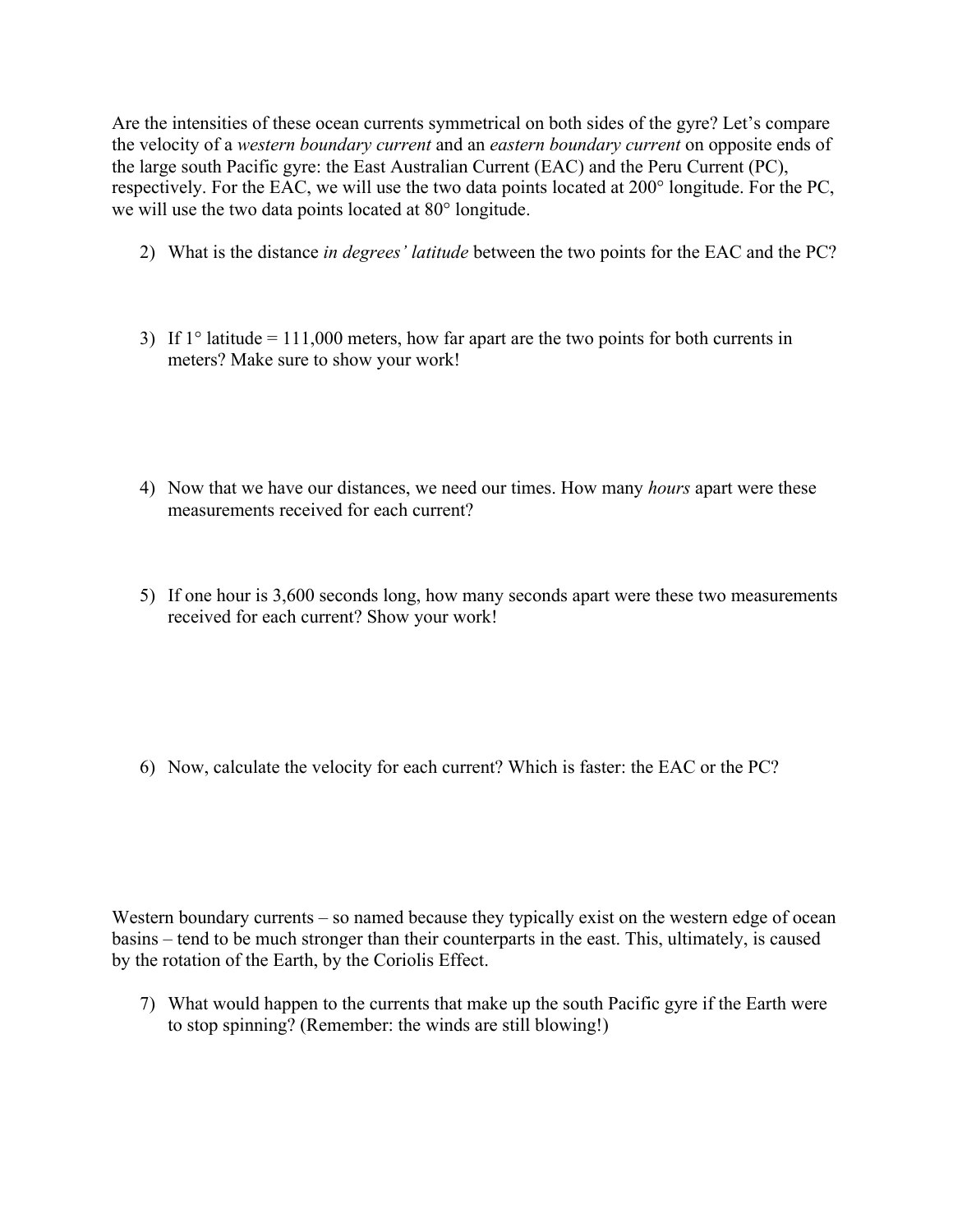## **Activity 3 – The Indian Ocean:**

Finally, our last data set (listed in Table 3) has come from a drifter we released in the Indian Ocean. The circulation within the Indian Ocean has been known to be rather odd – sometimes reversing directions completely during the monsoon season! – so it's important we take a close look.

**1** – Assemble half of the Mother Earth Globe<sup>TM</sup> so that the African continent is in the center. Cover the globe with the 18" clear hemisphere.

**2 –** We once again need to draw a couple of reference lines before we plot the drifter data. First, using a dry erase marker, color red the latitudinal line that separates the northern hemisphere from the southern hemisphere. Label this "EQUATOR (0°)".

Find the prime meridian once again and color it red. Remember that the prime meridian marks the starting point around the globe (i.e. 0°) but it *also* marks the end of the trip around the globe (i.e. 360°). When labeling the prime meridian this time, label it "PRIME MERIDIAN (360°)".

**3 –** The coordinates returned from the drifter in the Indian Ocean are listed in Table 3. Plot these coordinates on the surface of the globe and connect them with a nice smooth line.

## **Question Set #3:**

1) After being jettisoned from the Indian Ocean, our drifter begins to behave rather oddly. What is this feature?

Ocean currents certainly flow like rivers, but they don't have "banks" to keep the currents flowing straight. Ocean currents will meander as they flow and, sometimes, break off a chunk that spins away from its source.

2) Take a close look at the path the drifter left behind in the south Atlantic. Does anything seem odd to you? (Hint: we're in the southern hemisphere! Think about the Coriolis Effect…)

There are two kinds of these "whirlpools" defined by the temperature of the water in the center – *warm-core eddies* and *cold-core eddies* – which rotate clockwise and counterclockwise, respectively, no matter which hemisphere they reside in!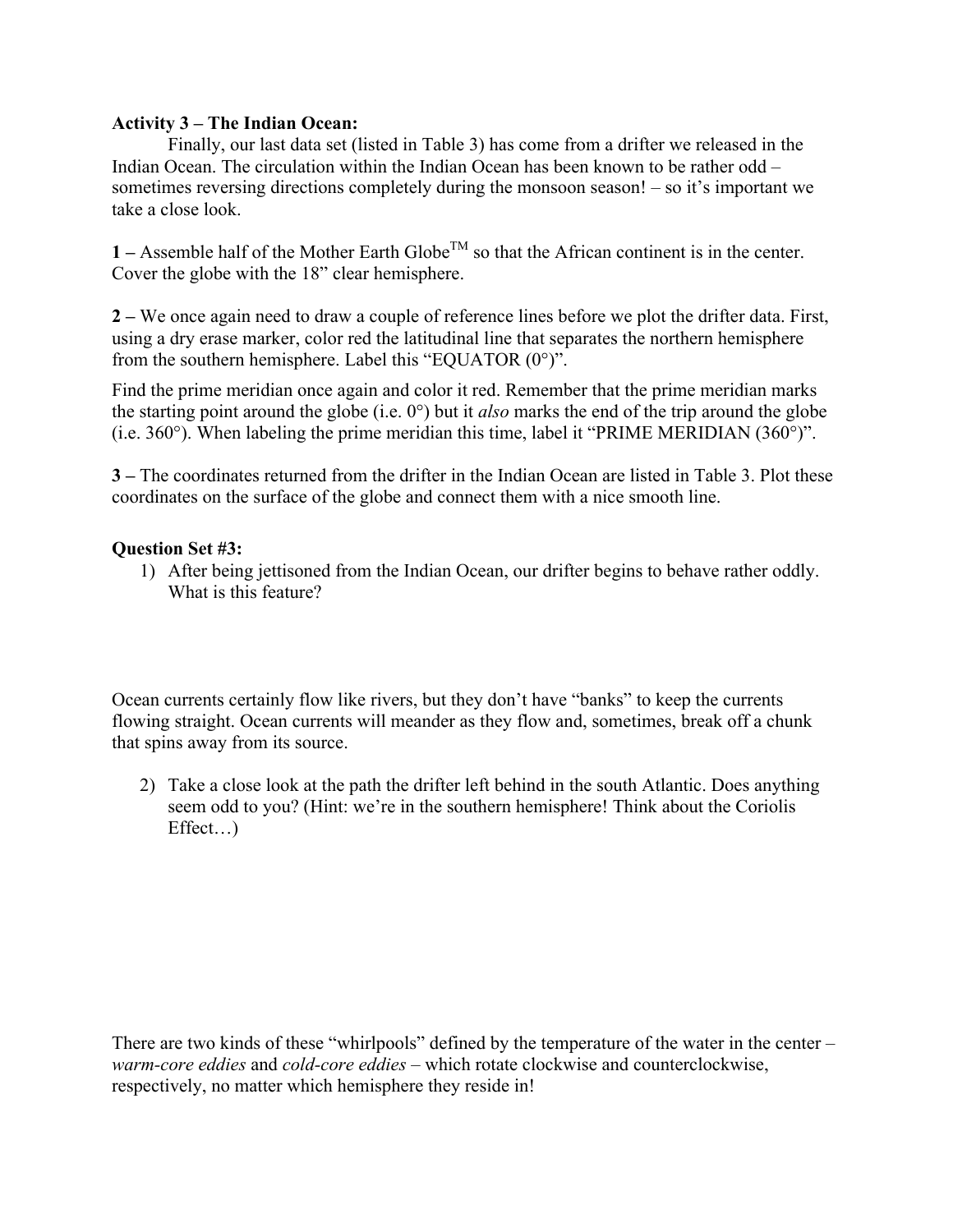- 3) Without having data on the water temperature from this drifter, do you think the water on the inside of the eddy would be colder or warmer based on its circulation?
- 4) The Indian Ocean waters trapped within the eddy are much saltier than the surrounding waters of the south Atlantic. If we were to turn off the Agulhas Current (the current our drifter hitched a ride in to the southern tip of Africa) and stop the eddies from leaking Indian Ocean water into the Atlantic, what would happen to the salinity of the Atlantic Ocean? What about the salinity of the Indian Ocean?